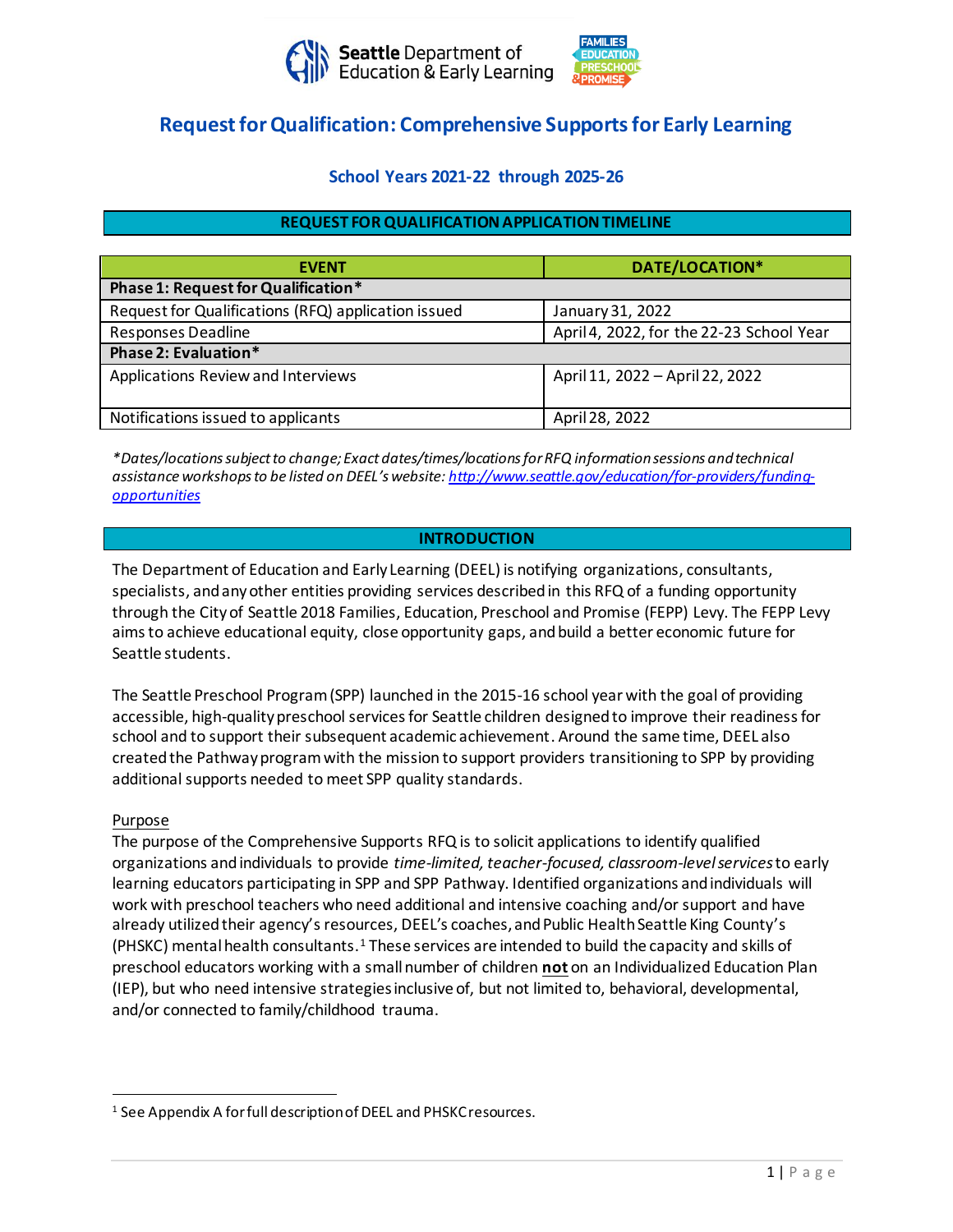



DEEL has approximately \$400,000 available annually to contract with selected applicantsfrom this RFQ. Services will begin in 2022. To be considered for funding, eligible applicants are invited to submit an RFQ application by the date listed in the table above. DEEL reserves the right to re-release this RFQ throughout the FEPP Levy period. Executed contracts will have evaluation and performance expectations.

## **INVESTMENT GOALS AND OVERVIEW**

One of the overarching goals of Comprehensive Support investments within the 2018 Families, Education, Preschool and Promise (FEPP) Levy is to eliminate barriers for early learning educators to support all children in the classroom.

As DEEL continues to work towards a universal preschool program model, it must also ensure that any child can fully participate in the program. Educators and classrooms have seen a rise in children attending preschool who require additional supports. Investing in comprehensive early childhood education is a powerful, cost-effective way to mitigate negative consequences on child development and adult opportunity. FEPP Comprehensive Support investments will provide educator-focused services to support children's participation and success in classrooms.

Currently, SPP and SPP Pathway educators receive coaching from DEEL staff and consultation from PHSKC on a regular basis. DEEL staff and the PHSKC consultants do not have the capacity to stay in preschool classrooms for an extended period (e.g. daily for severalweeks) to help the educatorimprove their instructional strategies and effectiveness in supporting all children. Organizations and individuals responding to this RFQ would need to be available to work with the educator for a prescribed, but intensive amount of time.

#### Scope of Services

Respondents to this RFQ should be able to provide services for educators across one or multiple areas listed below:

- Behavioral supports
- Developmental supports
- Trauma-informed practice
- Social-emotional instruction

Respondents to this RFQ should be able to support educators through intensive regular coaching, modeling, and providing guidance on how to deliver strategies that positively influence one or more of the following outcomes:

- Increase a preschool educator's understanding of classroom modifications, inclusive practice(s), positive response(s), and/or family communication
- Develop specialty strategies to improve children's problem-solving skills, aid in reducing harmful behaviors, and/or attribute to social-emotional growth
- Leverage existing resources to build upon and improve classroom and student outcomes
- Interrupt inequitable practices to create positive and inclusive interactions and classroom environments for all children
- Support building educator, family, and child relationships
- Create and model social-emotional instruction (e.g. dedicate time to create social stories, visuals, and/or tools with preschool teacher and model its use)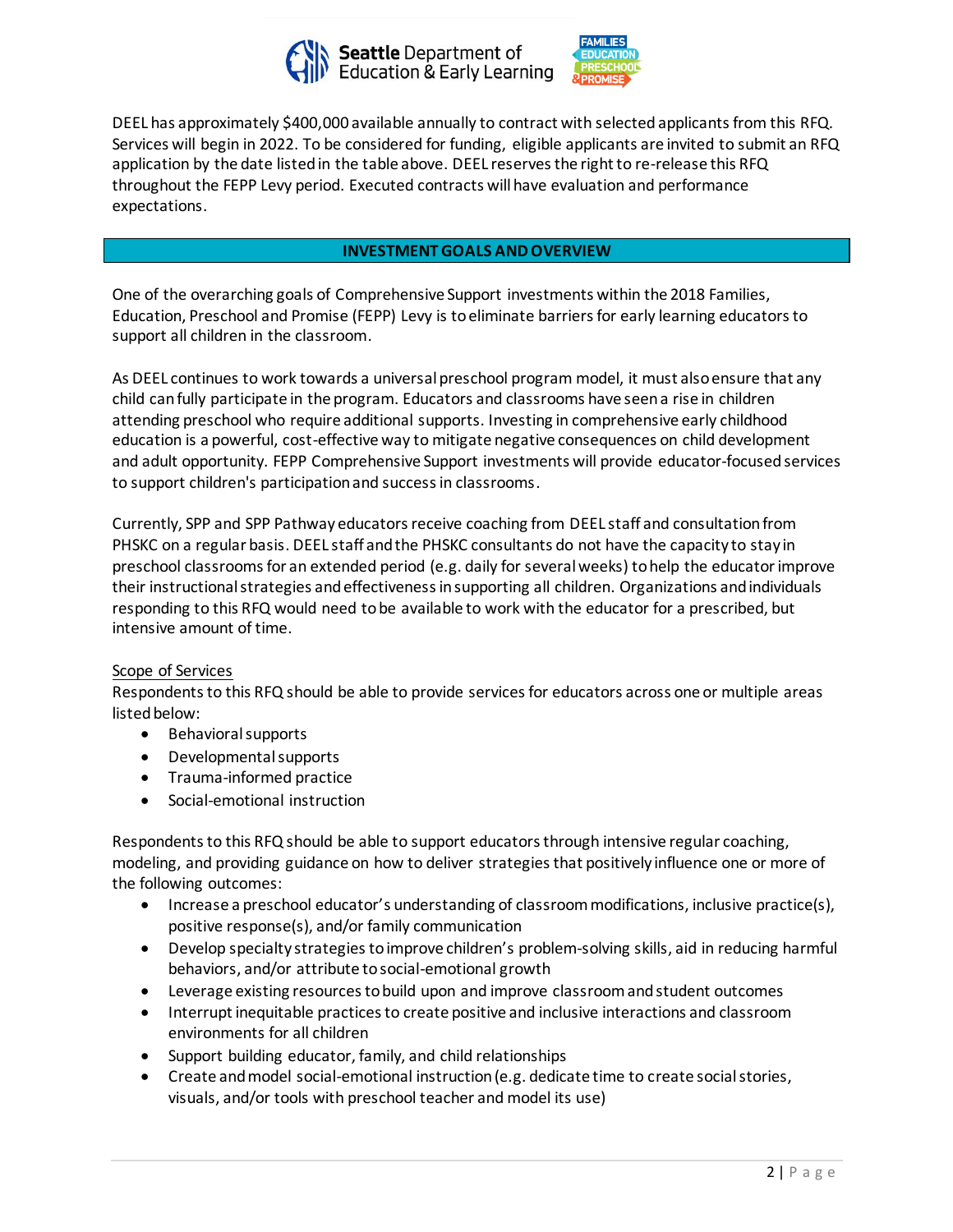



# **Respondents to this RFQ should not give direct student services or therapies, diagnosisfor children regarding special education referrals, or family case management.**

## RFQ Roster Design

# **PLEASE NOTE: There is no guarantee of work or funding associated with this RFQ opportunity.**

Successful RFQ applicants will be placed on the DEEL Comprehensive Supports Roster. Inclusion on the roster does not guarantee work or funding to the agency but will permit DEEL to directly contract with the agency to provide prescribed classroom-based supports to SPP agencies. Other key elements of the Comprehensive Support Roster include:

- Service providers selected through the RFQ process will be put on a DEEL-approved list for SPP and SPP Pathway educators to choose from in coordination with DEEL
- After the service provider is matched with a preschool agency, the service provider will develop a proposed scope of work, schedule, and fee based on the preschool agency's approved needs. The service provider will submit the proposal to DEEL's program manager for approval. Upon approval of the proposal, DEEL will issue a Letter of Authorization (LOA) to the service provider to perform the work against the on-call contract. Projects may require less time depending on the scope of the application. The City is not responsible for payment for any work outside the LOAs. Future work that is agreed upon between the service provider and the preschool agency will be contracted separately, either directly between the agency and service provider or through another approved DEEL process.
- No specific contract award has been prescribed. The contract award amount will be based on a mutual determination between the service provider, the preschool agency, and DEEL for the designated service with funding caps
- Service providers on the RFQ roster will be required to collaborate with SPP and/or SPP Pathway providers, DEEL coaches, and PHSKC mental health consultants depending on the needs of the child

#### Eligibility

DEEL is looking for service agencies and/or individuals who, at minimum:

- Have at least two(2) years of experience in working with teachers and children in the area of work listed on page 2, "Scope of Services" OR the equivalent demonstrated by at least two references from others who have utilized similar services from your organization.
- Ability to provide service in Seattle city limits.
- Meet City contracting requirements(see Appendix B for details).

## Roster Duration

Applicants that are on the roster will stay on the roster for the duration of the FEPP levy which expires in 2026.

#### Roster Removal

DEEL reserves the right to remove agencies. Reasons for removal may include actions or behavior that could be harmful to students, schools, or the community. This includes, but is not limited to, the following actions:

• Inappropriate behavior or language in early learning settings (including B-3, FCCs, etc.)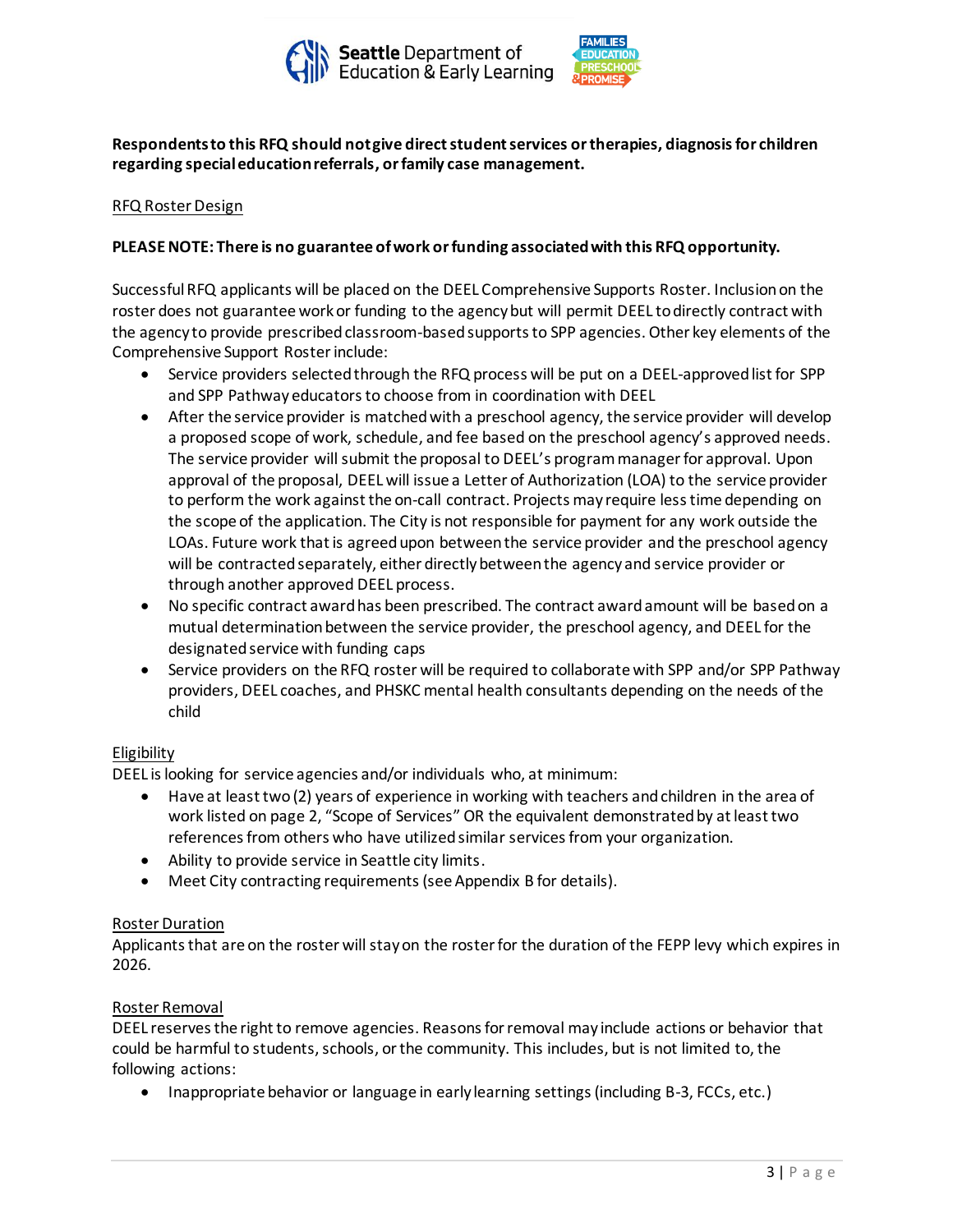



- Behavior that violates site rules
- Unlawful activities
- Unsatisfactory evaluation

#### **EVALUATION CRITERIA**

Applications will be assessed by a review panel. The following criteria in *Table 1* will be used when evaluating this RFQ. Any application that scores less than seven (5) out of 15 possible points will not be considered. Strong applications should receive between 10-15 points.

The review panel will use written materials provided in the applications as a basis for assessment, but also may elect to conduct interviews or site visits to gather further information or clarify questions.

Decisions will be determined by RFQ scores, funding availability, and balance of consultant competencies/expertise.

*Table 1:*

| <b>RFQ Rating Criteria</b> |                                                                                                                                                         | Y(1) | N(0) |
|----------------------------|---------------------------------------------------------------------------------------------------------------------------------------------------------|------|------|
| 1.                         | <b>Description of Services</b>                                                                                                                          |      |      |
|                            | A. Shows a realistic and comprehensive understanding for the service(s) needed,<br>demonstrating an ability to meet the student's needs.                |      |      |
|                            | B. Services provided are responsive to student, educator, and classroom needs.                                                                          |      |      |
|                            | Project supports student and family needs as described in the application.<br>C.                                                                        |      |      |
| 2.                         | <b>Experience and Demonstrated Ability</b>                                                                                                              |      |      |
|                            | Has experience working in early learning environments.<br>А.                                                                                            |      |      |
|                            | Has demonstrated organizational capacity in the delivery of effective early<br>В.<br>learning services.                                                 |      |      |
|                            | C. Utilizes community partnerships effectively to address the needs of children<br>e.g. School District, Head Start, ECEAP, Private Preschool Programs. |      |      |
|                            | D. Has experience with mental health, trauma, and inclusion.                                                                                            |      |      |
|                            | Has experience and history in demonstrating results in providing the desired<br>Е.<br>types of services.                                                |      |      |
| 3.                         | <b>Organizational and Administrative Capacity</b>                                                                                                       |      |      |
|                            | Staffing demonstrates capacity to carry out services listed in the application<br>А.<br>narrative.                                                      |      |      |
| 4.                         | <b>Cultural Competency and Responsiveness</b>                                                                                                           |      |      |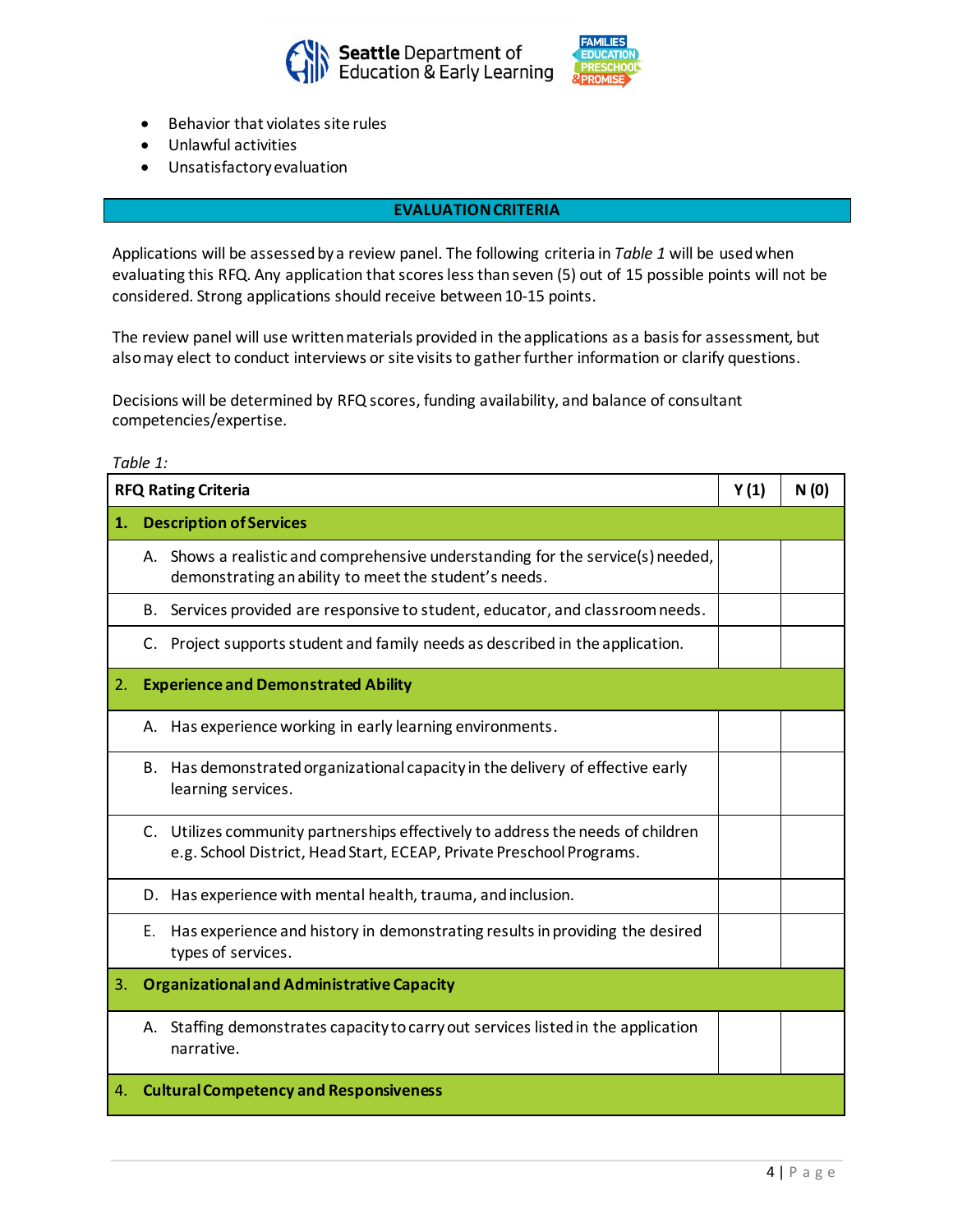



|    |    | A. Culturally accessible - Demonstrates ability to support ethnically, culturally,<br>and linguistically diverse populations.                                                                                                                                                                                           |    |  |
|----|----|-------------------------------------------------------------------------------------------------------------------------------------------------------------------------------------------------------------------------------------------------------------------------------------------------------------------------|----|--|
|    |    | B. Culturally responsive - Demonstrated ability to use cultural intelligence,<br>funds of knowledge, prior experiences, frames of reference and styles.                                                                                                                                                                 |    |  |
|    |    | C. Culturally relevant – Demonstrate that all levels of programming and the<br>organization—including policies, partnerships (strategic and community-<br>based), governance, decision making, staffing (paid and voluntary) and<br>service methodology—are reflective and cognizant of ethnically diverse<br>children. |    |  |
| 5. |    | <b>Planning for Challenges</b>                                                                                                                                                                                                                                                                                          |    |  |
|    |    | A. Applicant acknowledges possible challenges to implementing the service(s).                                                                                                                                                                                                                                           |    |  |
|    | В. | Exhibits alternative plans to overcome challenges.                                                                                                                                                                                                                                                                      |    |  |
|    | C. | Demonstrates capacity to provide services virtually, when necessary.                                                                                                                                                                                                                                                    |    |  |
|    |    | Maximum points                                                                                                                                                                                                                                                                                                          | 15 |  |

## **INSTRUCTIONS TO APPLICANTS**

#### **Response Guidelines:**

Responses to each of the attachments below must follow the page limits identified in the instructions for each attachment. All narrative responses must be on 8½" X 11" paper, typed or word-processed, size 12 font with 1-inch margins, single-or double-spaced, page-numbered, single-or double-sided, with all attachments stapled together.

The following documents, unless noted otherwise, must be submitted to constitute a complete submission:

- □ Attachment 1: Cover Sheet
- $\Box$  Attachment 2: Application Narrative
- $\Box$  Attachment 3: Work Sample
- $\Box$  Attachment 4: Interview Availability
- Attachment 5: COVID-19 Addendum

#### **Submission**:

Applications may be submitted electronically. Complete applications (including attachments) must be received by March 1, 2022.

*Electronic submissions* Deliver to: [Education@seattle.gov](mailto:Education@seattle.gov)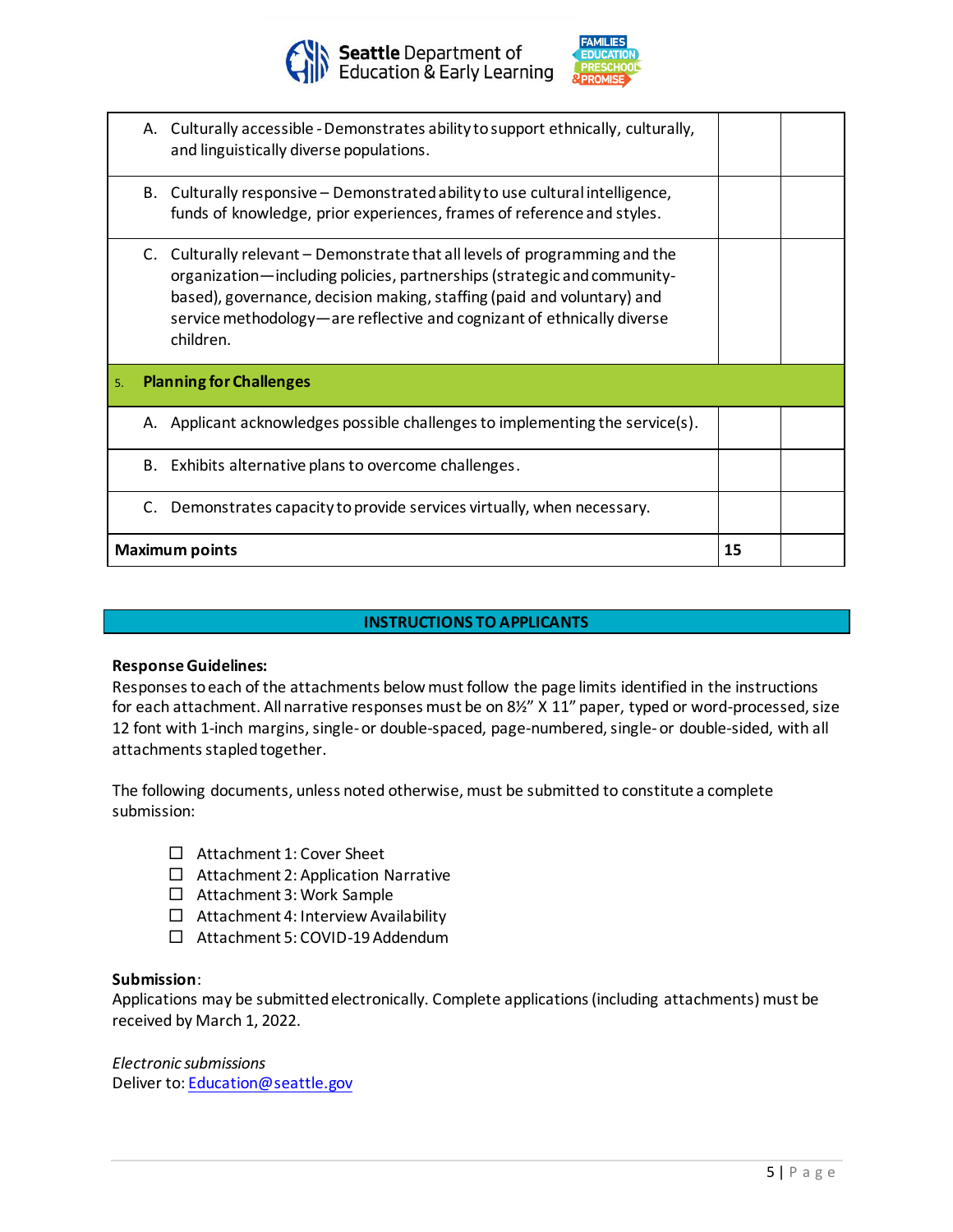



• Please use the following naming convention in the subject line of your email and for the electronic files attached:

> **[Organization Name] – Comprehensive Support RFQ** *Example: ABC Organization – Comprehensive Support RFQ*

- If you are unable to submit electronically, please contact
	- o Luis Briseno at 206-735-9306

# **Questions**:

Please direct submission process questions t[o education@seattle.gov](mailto:education@seattle.gov) and include "Question\_ Comprehensive Support RFQ" in the subject line.

# **RFQ APPEAL PROCESS**

Applicants may submit a written (emailed t[o education@seattle.gov,](mailto:education@seattle.gov) hand delivered, or faxed) appeal to the DEEL Director within four (4) business days from the date of the written notification.

This is defined as four (4) full business days beyond the notification date. The Administrative Lead for the funding opportunity is responsible for tracking receival of appeal. DEEL is not responsible for assuring that an appeal is received within the appeals deadline.

DEEL can reject any appeal not received within the four (4) day business period. If an applicant indicates to DEEL that they intend to appeal, this does not reserve the right to an appeal; the applicant must file an appeal within the required deadline.

A casual inquiry, complaint, or an appeal that does not provide the facts and issues will not be considered or acted upon as an appeal. No contracts resulting from the RFQ process can be issued until the appeals process is completed.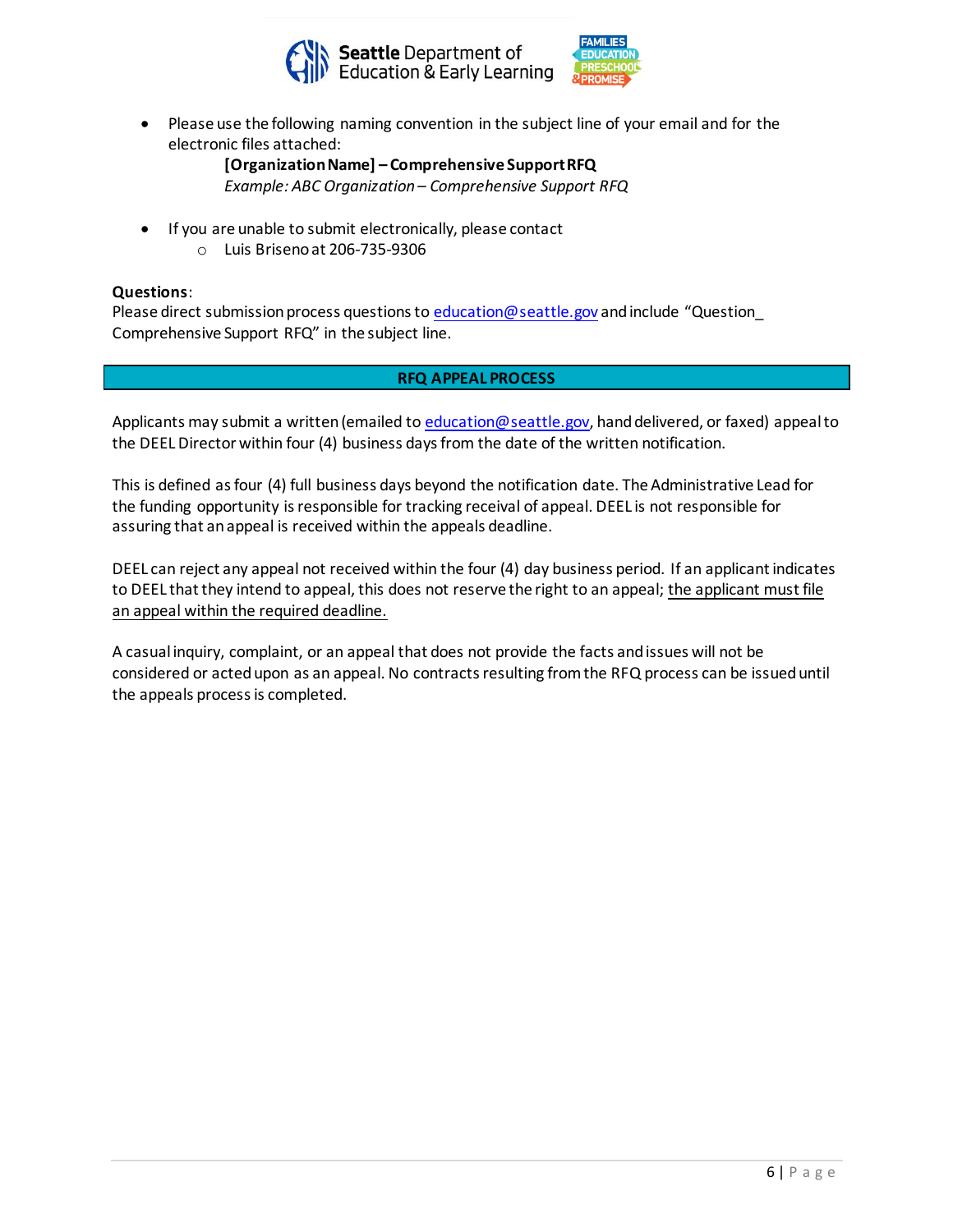



# **ATTACHMENT 1: Cover Sheet**

# **Comprehensive Support Investment:** *Comprehensive Support RFQ*

# **Agency Information:**

| Agency name:    |  |
|-----------------|--|
| Agency address: |  |

# **Agency Service Background:**

| <b>Briefagency</b>            |  |
|-------------------------------|--|
| overview.                     |  |
| Include your agency's         |  |
| mission and core              |  |
| values, as well as            |  |
| experience in early           |  |
| learning fields.              |  |
| <b>Description of</b>         |  |
| services.                     |  |
| Describe services you         |  |
| provide for:                  |  |
| children<br>$\bullet$         |  |
| families                      |  |
| educators                     |  |
| Include the current           |  |
| goals/outcomes for            |  |
| the children served by        |  |
| your agency.                  |  |
| <b>Capacity for provision</b> |  |
| of services - staffing.       |  |
| How many hours of             |  |
| services can you              |  |
| provide each month            |  |
| with your current             |  |
| staffing? Will you be         |  |
| able to expand your           |  |
| capacity if needed?           |  |
| <b>Capacity for provision</b> |  |
| of services - virtual         |  |
| supports.                     |  |
| Describe your plan for        |  |
| delivering services           |  |
| remotely if in-person         |  |
| services are not              |  |
| possible.                     |  |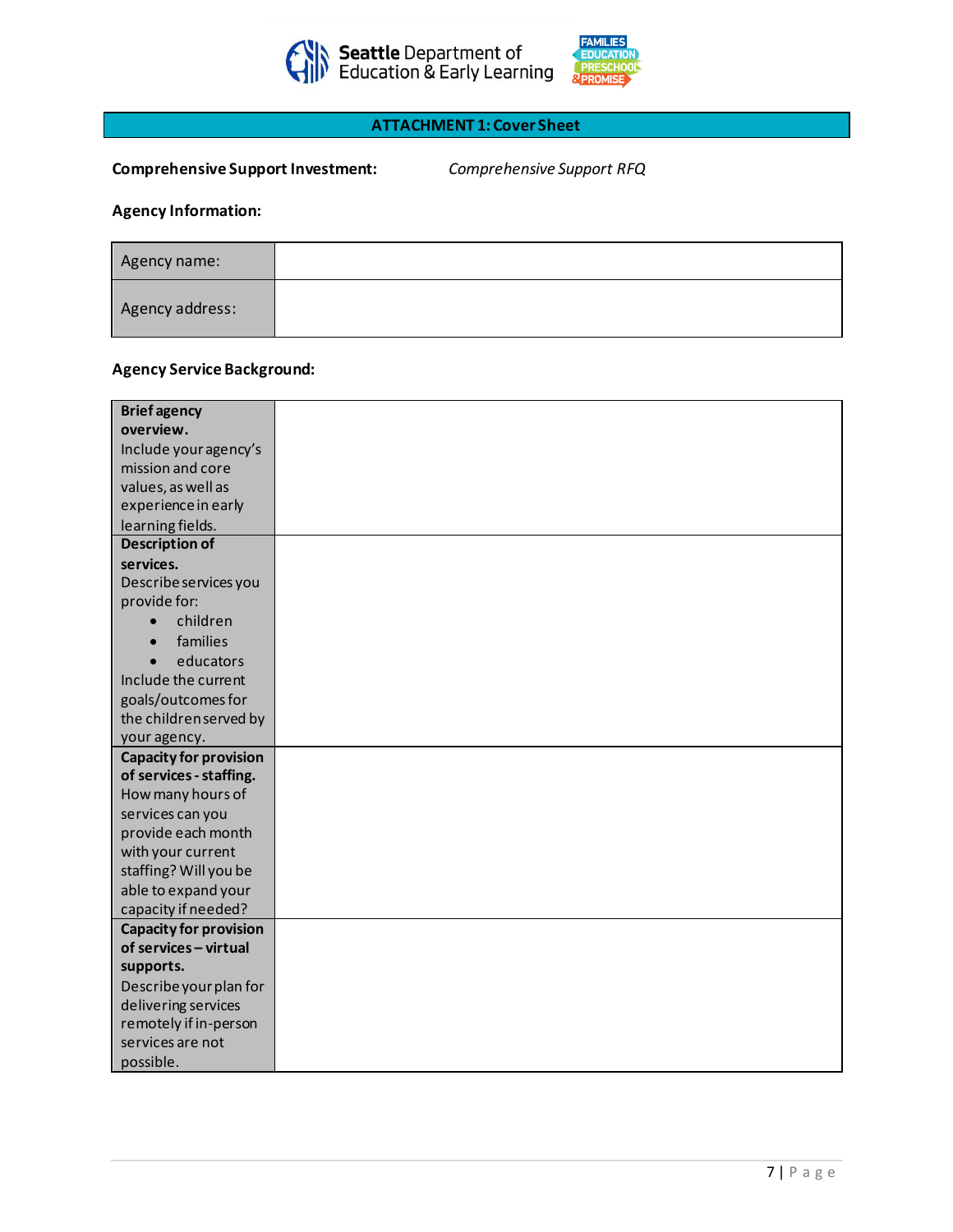



# **Agency's Contact Information:**

| Name:           |  |
|-----------------|--|
| Day/Work phone: |  |
| Email address:  |  |

# **Secondary Staff Member's Contact Information:**

| Name:           |  |
|-----------------|--|
| Title:          |  |
| Day/Work phone: |  |
| Email address:  |  |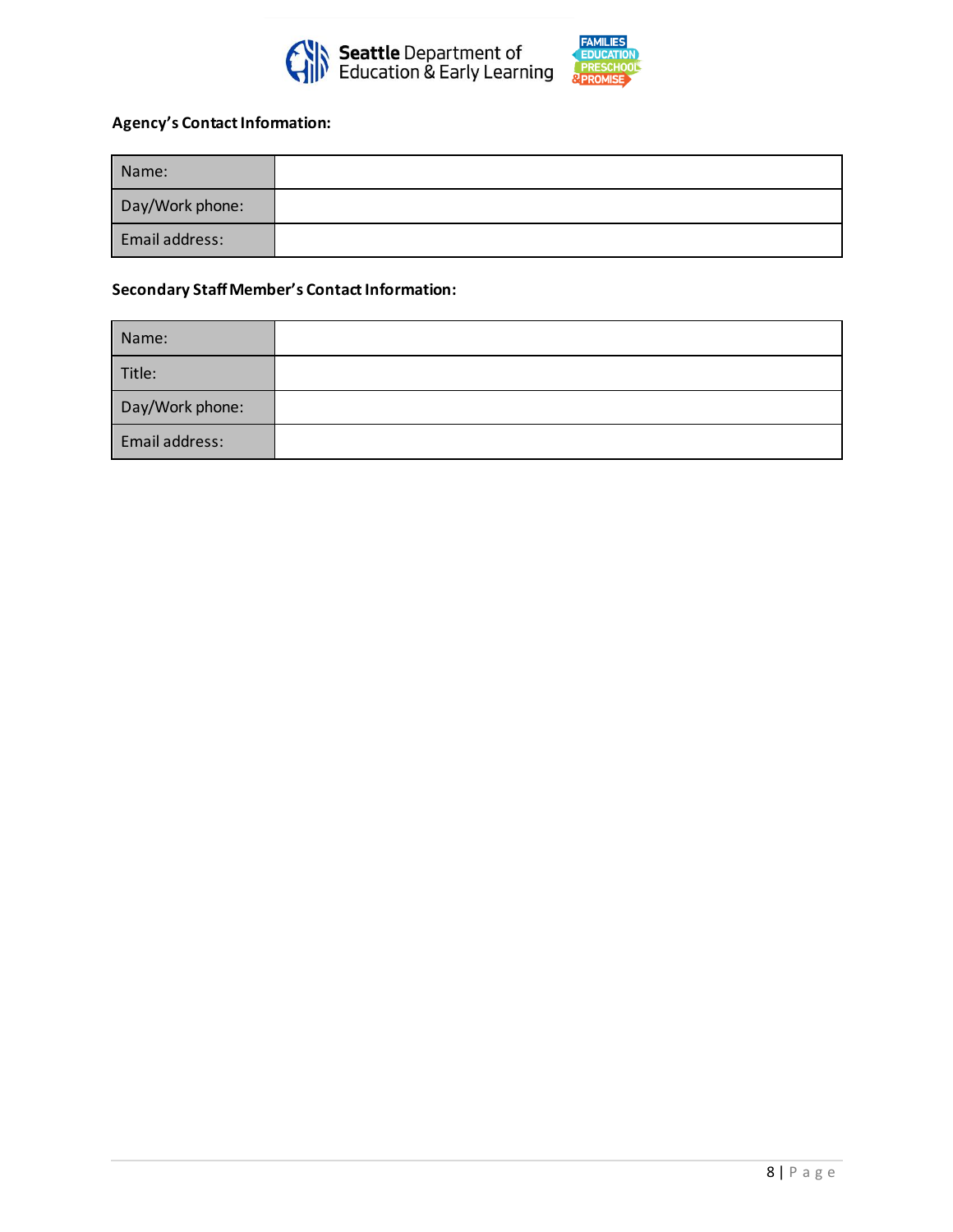



#### **ATTACHMENT 2: Application Narrative**

*Responses to the Narrative are to be no more than 2 pages (8½" x 11"), typed or word-processed, size 12 font with 1-inch margins, single- or double-spaced, page-numbered, single- or double-sided and stapled with all other attachments.* 

#### **The application narrative serves three key purposesto:**

- 1. Help reviewers understand the applicant's unique strengths, successes,and challenges.
- 2. Demonstrate that the applicant can adequately provide one or more of the services listed on page 2.
- 3. Determine a service provider's readinessto participate in the funding process and ultimately implement strategies incollaboration with DEEL, PHSKC, SPP and SPP Pathway providers.

In the narrative, you must address the following questions:

- What are the unique qualities of your services that should be considered? What should be known about your staff that reflects a willingness and capacity for working on creating an inclusive classroom for all children?
- Describe your experience working with children and families who experienced trauma and/or whose mental health have been affected.
- What is a specific example of when you have used data to diagnose student needs, developed and implemented an intervention strategy, and monitored progress? Include a description of results achieved.
- What is a specific example of when you have had to make course corrections in implementing your services? Describe how you came to the decision that a change was needed and what results were achieved after the course correction.
- How does your organization provide culturally responsive services? How does your organization demonstrate cultural competence in your policies, partnerships, staffing, and decision-making?
- How have you partnered with other organizations (e.g., preschool educators or Public Health) in providing services to address children's needs?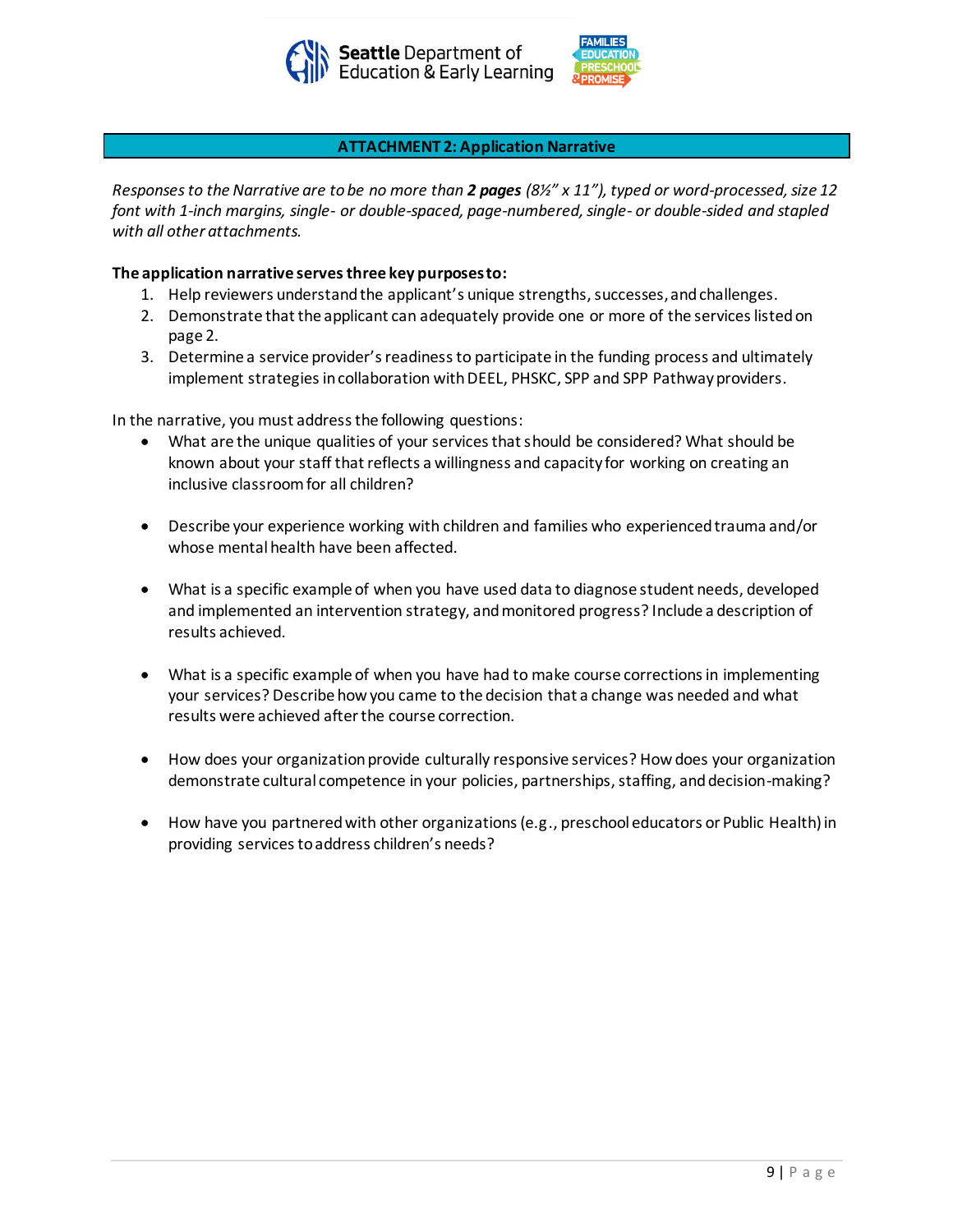



#### **ATTACHMENT 3: Work Sample**

**Work Sample.** Applicants must submit a work sample that is representative of the services they provide. It should indicate, at minimum, major tasks, activities, and objectives of services. Examples include project plan, support/intervention plan, curriculum module, and/or lesson plan.

**ATTACHMENT 4: Interview Availability**

Applicants must be available for either a phone or video conference. DEEL will schedule a time with the applicants. Interview panel members may include DEEL staff, City staff, institutional partners, and community partners.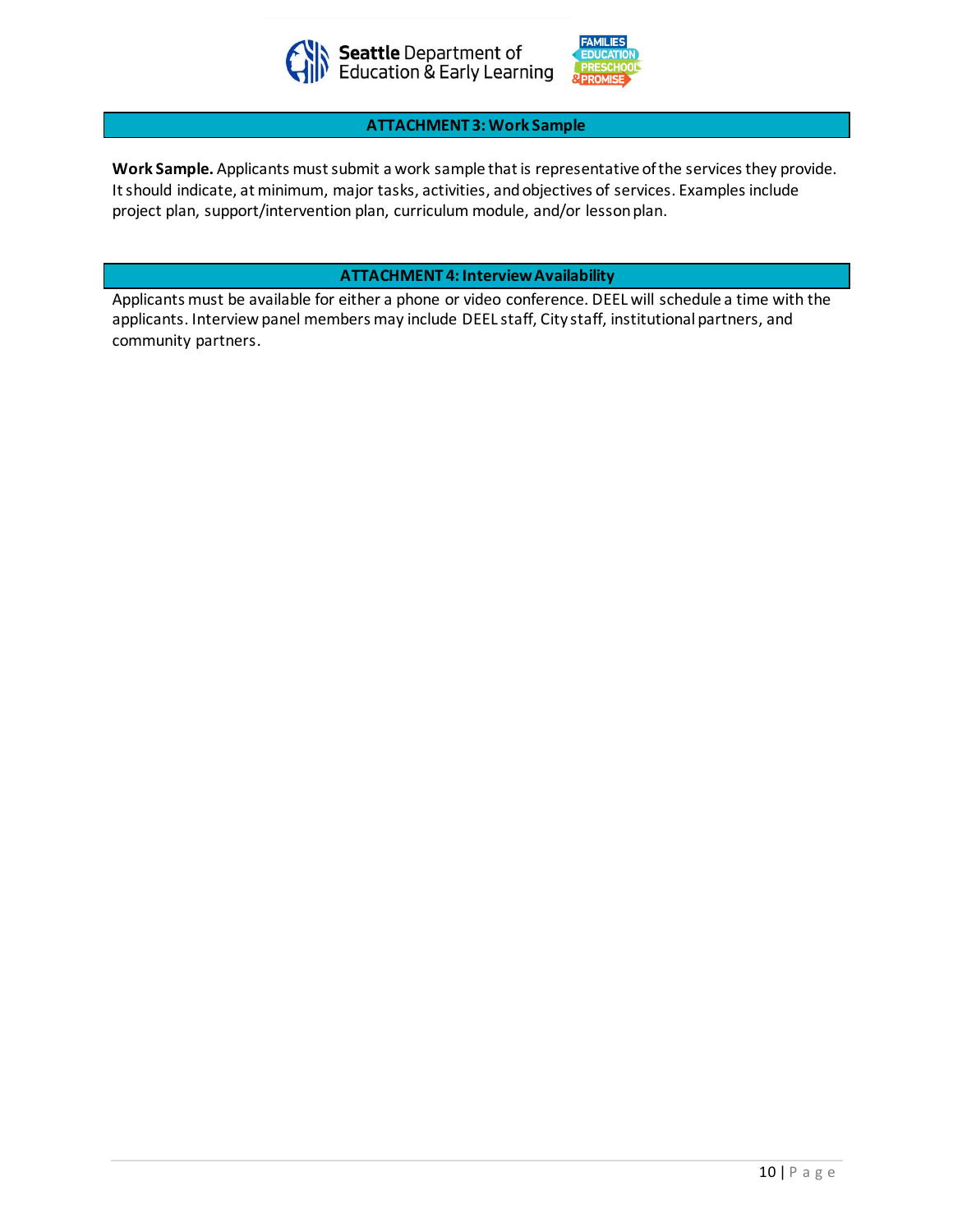



## **ATTACHMENT 5: COVID-19 Addendum**

*The extent and duration of COVID-19 outbreak remain unknown, and the impacts on our communities and our economy are still being assessed. DEEL is interested in proactively addressing these impacts to the extent possible and is asking applicants to anticipate the potential effects to their program/service proposal. Please respond to the following questions to the best of your ability. Responses will not be scored as a part of your application's evaluation.*

In the event public health guidelines place limits on social interactions and/or gathering places like schools and community centers during the duration of the FEPP levy which expires in 2026, what aspects of your program/service proposal do you anticipate may be impacted? Please check all that may apply.

- $\Box$  Programming site/facility
- $\Box$  Schedule (e.g. start/end dates, frequency)
- $\Box$  Delivery of services/programming activities
- $\square$  Classrooms served
- $\square$  Staffing
- $\square$  Partnerships

Please provide a brief description (maximum of 500 words) of how the impacted programming/services identified above may be sustained or if they would need to be suspended in the event of unforeseen school closures or the inability to provide direct, in-person services to identified classrooms.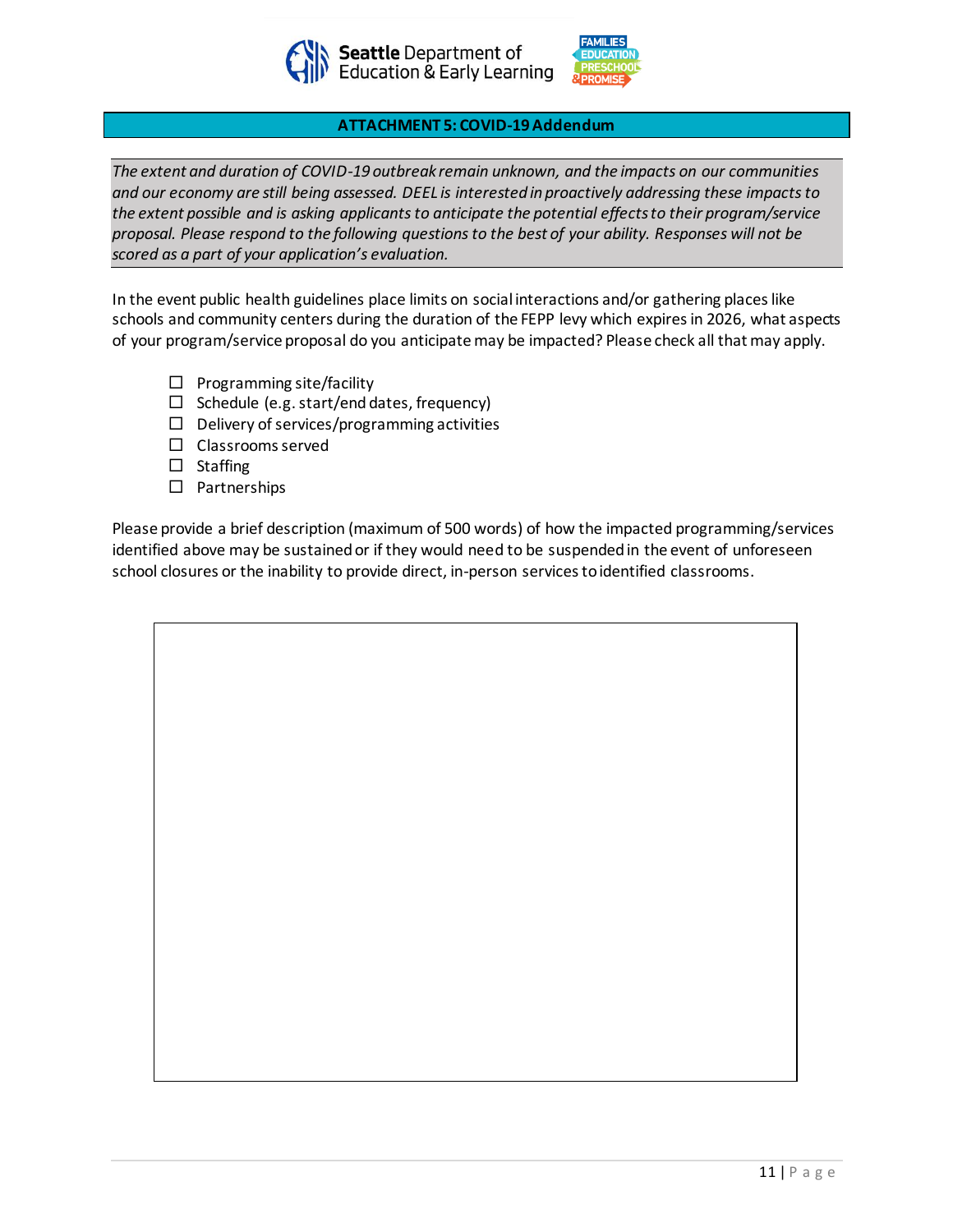



#### **APPENDIX A: Resources Available**

Services in this RFQ are intended to supplement already existing classroom supports for SPP and SPP Pathway programs. This appendix outlines the supports currently offered:

#### **DEEL COACHING**

DEEL coaches are culturally responsive education professionals who engage in child-centered and relationship-based coaching via four interconnected strategies: curriculum instruction, coaching, assessments, and training. Research suggests that integrating substantial strategies increases the probability of attaining the intended purpose.

#### **Curriculum Instruction**

DEEL coaches have in-depth knowledge of the curriculum (Creative Curriculum or HighScope) that is selected by the early learning agencies, as well as an understanding of diverse learning needs. To support educators in implementing these curriculums with quality and fidelity, coaches model culturally responsive teaching and implement instructional reflective practice. Additionally, pre-service and in-service curriculum training support educators' knowledge of curriculum content.

# **Coaching**

DEEL coaches provide intensive, intentional, and reflective onsite instructional coaching. The coach uses the lenses of equity and cultural responsiveness to understand the professional development and specific needs of each educator, director, site supervisor, and preschool program. Using this approach, the coach draws upon and models diverse tools and strategies, including differentiated instruction and the ability to apply strength-based intervention strategies and supports. This tailored approach means that there is no fixed time frame or specific dosage for each participating classroom. Coaching activities focus on the person being coached, teacher-student interactions, collaborative partnerships, family engagement, and learning environments.

#### **Assessment**

DEEL coaches work in partnership with Child Care Aware, the Washington State Department of Children, Youth and Families (DCYF), Public Health — Seattle & King County (PHSKC), and the University of Washington to administer the following identified assessment tools and/or analyze assessment data using a continuous quality improvement process:

- Ages & Stages Questionnaires (ASQ-3 and ASQ-SE)
- Classroom Assessment Scoring System (CLASS)
- Early Childhood Environmental Rating Scales (ECERS)
- Peabody Picture Vocabulary Test (PPVT4)
- Program Quality Assessment (PQA)
- Teaching Strategies Gold (TSG)

#### **Training**

DEEL coaches play a pivotal role in planning and organizing professional development. They assist in coordinating the following professional development activities:

- Director's instructional leadership series;
- In-service training;
- Three SEEC Institutes,
	- o fall Pre-Service
	- o winter data institute
	- o spring "Children Race and Racism"
- Professional Learning Communities (PLCs).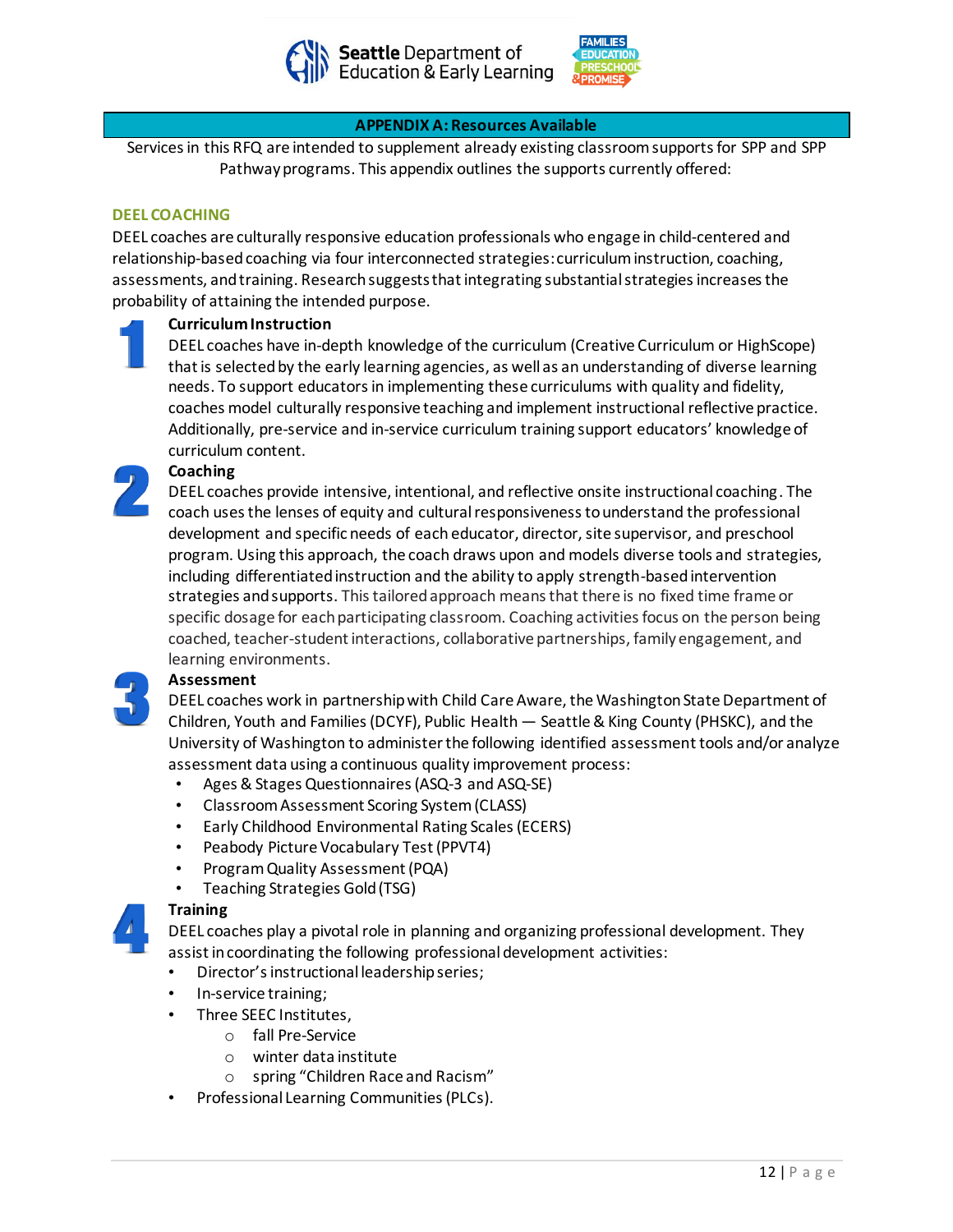



#### **PUBLIC HEALTH SEATTLE KING COUNTY**

#### **Child Care Health Program Description**

The City of Seattle supports the Child Care Health Program (CCHP) of Public Health – Seattle & King County to provide an array of child care health consultation supports and services to childcare homes and early learning centers for children birth to 5 in Seattle that receive care in Department of Education and Early Learning subsidized programs. The goal of the CCHP's consultation is to enhance opportunities for all children to receive from their providers healthy, safe, and life-enhancing nurturance, care, and guidance they need to develop, grow, and learn well.

#### **The multidisciplinary array of services the CCHP provides to those programs includes:**

- Public Health Nurse consultation around issues of child health, safety, and well-being to ensure programs are following best practices and meeting state regulations
- Mental Health Consultant assistance to help programs encourage positive child behavior, social and emotional development, and learning abilities
- Registered Dietitian consultation to ensure programs are providing children with healthy nutrition, food safety, and hygiene and sanitation
- And Community Health Professional consultation that supports the other three components of the CCHP's endeavors as well as carries out its own body of work encompassing child health and wellness
- Conduct health and nutrition assessment, identify needs, outline health goals and provide technical assistance
- Provide health and nutrition consultations
- Annual infant room visit from PHSKC
- Annual visit to the infant and toddler classrooms for assessment, making recommendations and providing technical assistance and follow-up as needed
- Consultations monthly, using recommendations from initial assessment (Recommendations and technical assistance can change throughout course of year)
- Provide mental health consultations
- Provide oversight and technical assistance, as needed, to providers during child health screenings conducted by site personnel
- Review child health files
- Review child developmental screening results
- Provide health, mental health, and nutrition consultations
- Provide support and technical assistance services, as program standards require
- Provide oversight and technical assistance, as needed, to FCC Hub Agencies during child health screenings, child health files, reviewing development screening results and conducted by Hub Agencies, and delivering, as requested by the Hub, health, mental health, and nutrition consultations

#### **Health Consultations. PHSKC will provide site-level consultation services for DEEL**

#### **partner agencies. Consultations should fit into one or more of the categories defined below:** *Behavior Consultation*

- Conduct child observations and work in collaboration with agency, family and DEEL coach to develop individual plan for child.
- Implement or assist agency staff to implement Individual child plan.
- Provide additional services.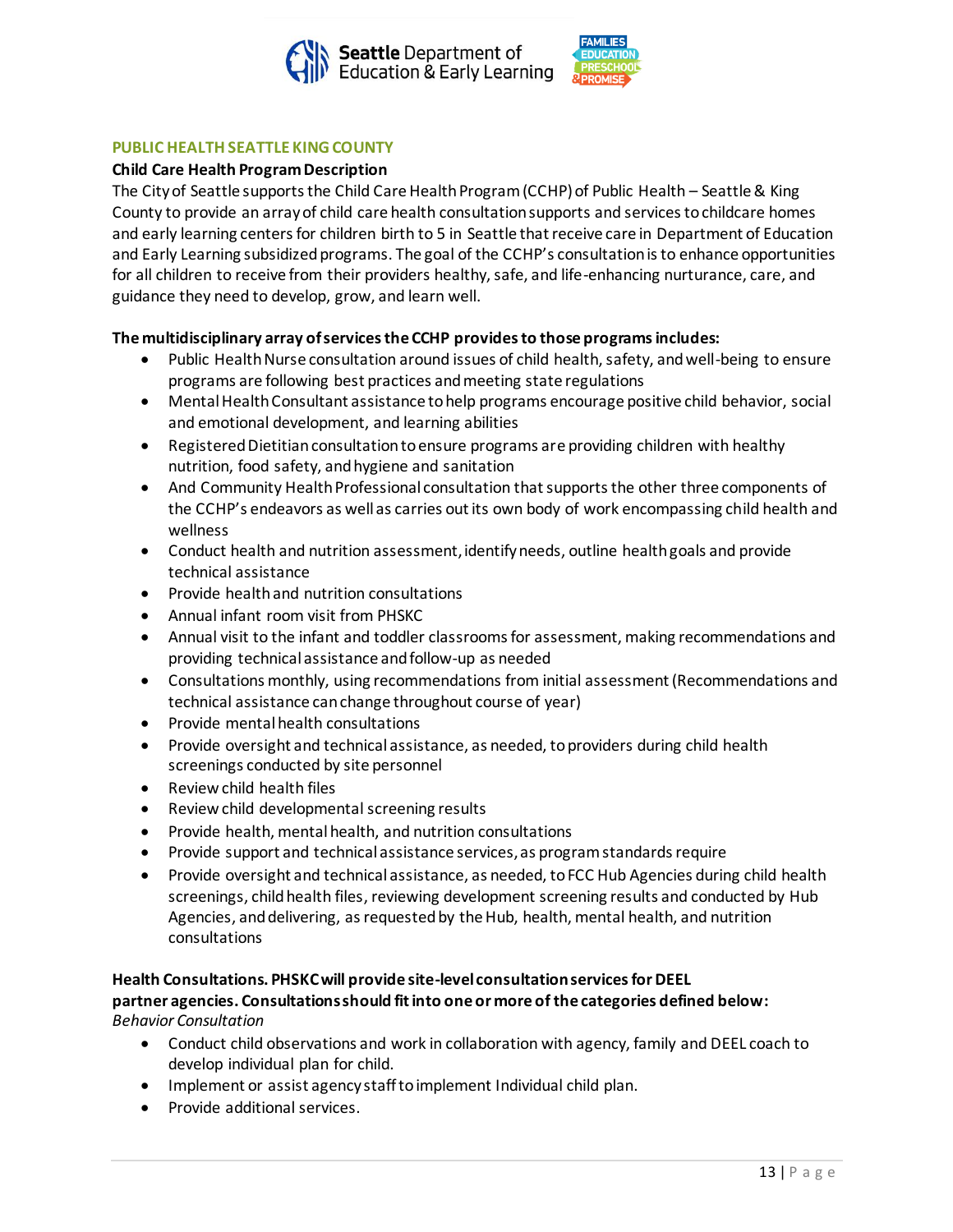



- Support agencies and families in navigating the Birth to Three or Child Find system as
- needed.
- Support families and providers in accessing behavioral and health systems as needed. *Health and Safety Nurse Consultations*
	- Provide goals and plans of support for care of children with special health care needs such as: asthma, allergies, developmental and/or physical health needs or other physical health concerns.
	- Conduct child observations and work in collaboration with agency, family and DEEL coach to develop individual plan for child.
	- Review child Health screening results.
	- Support families and providers in accessing health systems as needed.

#### *Nutrition Consultation*

- Provide goals and plans for support by registered dietician to support children's growth,
- nutrition best practices, and standards as required by ECEAP.